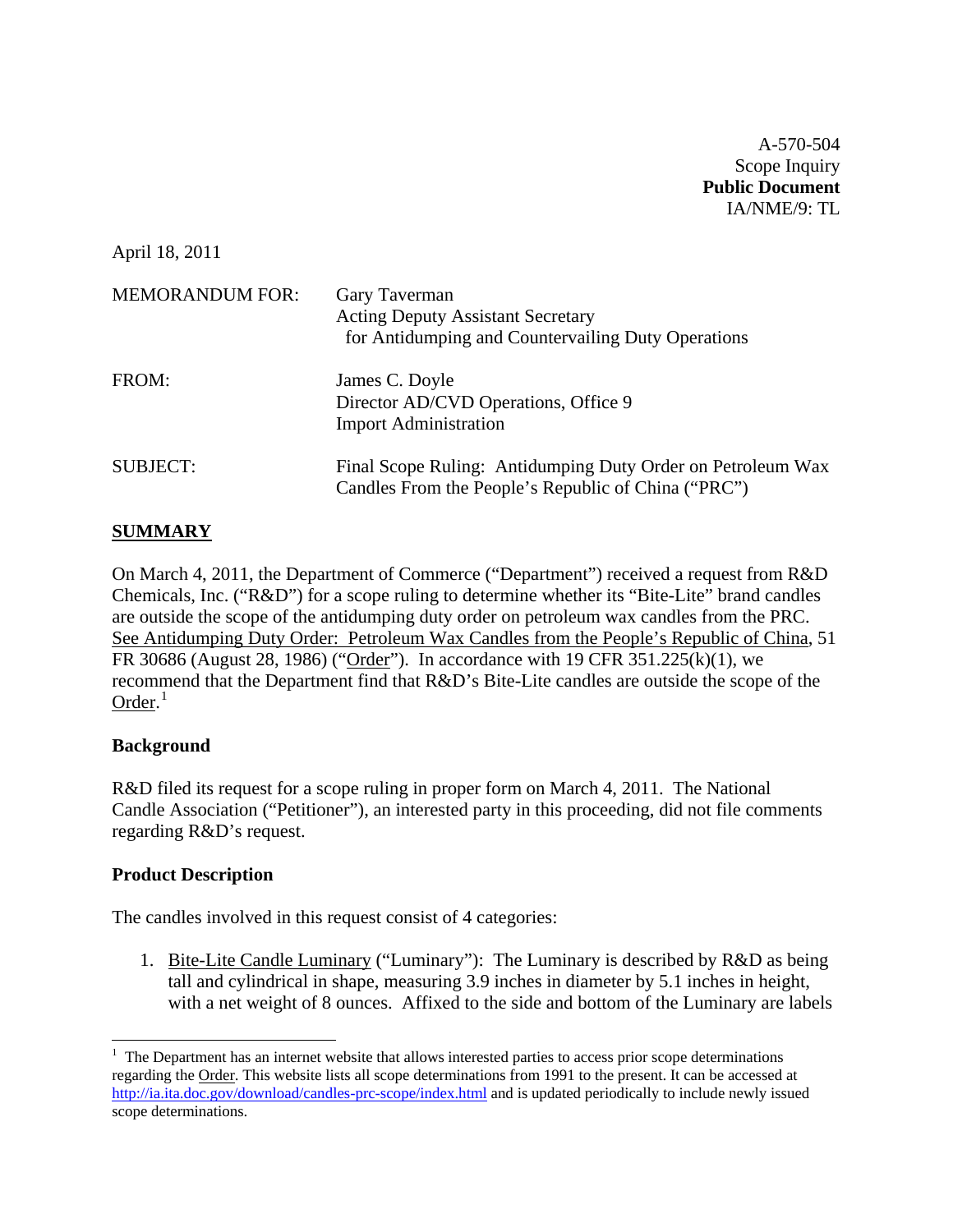stating that the candle is a citronella candle and that the candle is a "natural mosquito repellant." Listed on the bottom label is that the Luminary is for outdoor use. Also listed on the Luminary labels are the active ingredients: (1) 2.30 percent by weight of lemongrass oil, 2.30 percent by weight of mint oil, and 0.25 percent by weight of citronella oil as the active ingredients; and (2) the remaining 95.15 percent by weight consist of the inert ingredients—paraffin wax and/or hydrogenated vegetable oil, vanillin, and vitamin E.

- 2. Bite-Lite Candle Tin ("Tin"): The Tin is described by R&D as a candle contained in a round metal tin measuring 2.7 inches in diameter by 1.7 inches in height, with a net weight of 3 ounces. Affixed to the top, side, and bottom of the Tin are labels stating that the candle is a lemongrass and mint soy candle and that the candle is a "natural mosquito repellant." Listed on the side label is that the Tin is for outdoor use. The ingredients of the candle are listed on the side: (1) 3.10 percent by weight of mint oil, 3.10 percent by weight of lemongrass oil, and 0.33 percent by weight of citronella oil (active ingredients); and (2) the remaining 93.47 percent by weight consist of the inert ingredients hydrogenated vegetable oil and vitamin E.
- 3. Bite-Lite Candle Jar ("Jar"): The Jar is described by R&D as a candle contained within a glass jar with a metal lid, and which measures 2.9 inches in diameter by 4.8 inches in height, with a net weight of 9.20 ounces. Labels affixed to the Jar state that it is a natural mosquito repellant lemongrass and mint soy candle with citronella oil. It is also noted on the bottom label that the Jar is for outdoor use. Labeled is that the active ingredients of the Jar are: (1) 3.10 percent by weight of mint oil, 3.10 percent by weight of lemongrass oil, and 0.33 percent by weight of citronella oil; and (2) that the remaining 93.47 percent by weight consist of the inert ingredients—hydrogenated vegetable oil and vitamin E.
- 4. Bite-Lite Votives ("Votive"): The Votives, as described by R&D, are a grouping of three votives per package, with each votive measuring 1.7 inches in diameter by 1.8 inches in height, with a net weight of 5.46 ounces. The label affixed to the packaging of the Votives states that it is a natural mosquito repellant lemongrass and mint candle with citronella oil using. Labeled on the bottom of the packaging is that the Votives are for outdoor use. As labeled, the active ingredients of the Votives are: (1) 3.10 percent by weight of lemongrass oil, 3.10 percent by weight of mint oil, and 0.33 percent by weight of citronella oil; and (2) the remaining 93.47 percent by weight consist of the inert ingredients—paraffin wax and vitamin E.

### **R&D's Scope Request**

R&D notes that because two of its candles, the Tin and the Jar, contain no petroleum wax, they are not within the scope of the Order. See R&D's scope ruling request, at 12. While R&D notes that only two of its four candles contain no petroleum wax, it contends that all four candles fall outside the scope of the Order, regardless of wax content, because they contain insect-repellant ingredients and are labeled as an insect-repellant for outdoor use. In other words, the Bite-Lite candles are not the "standard candles" that the scope of the Order covers, because they are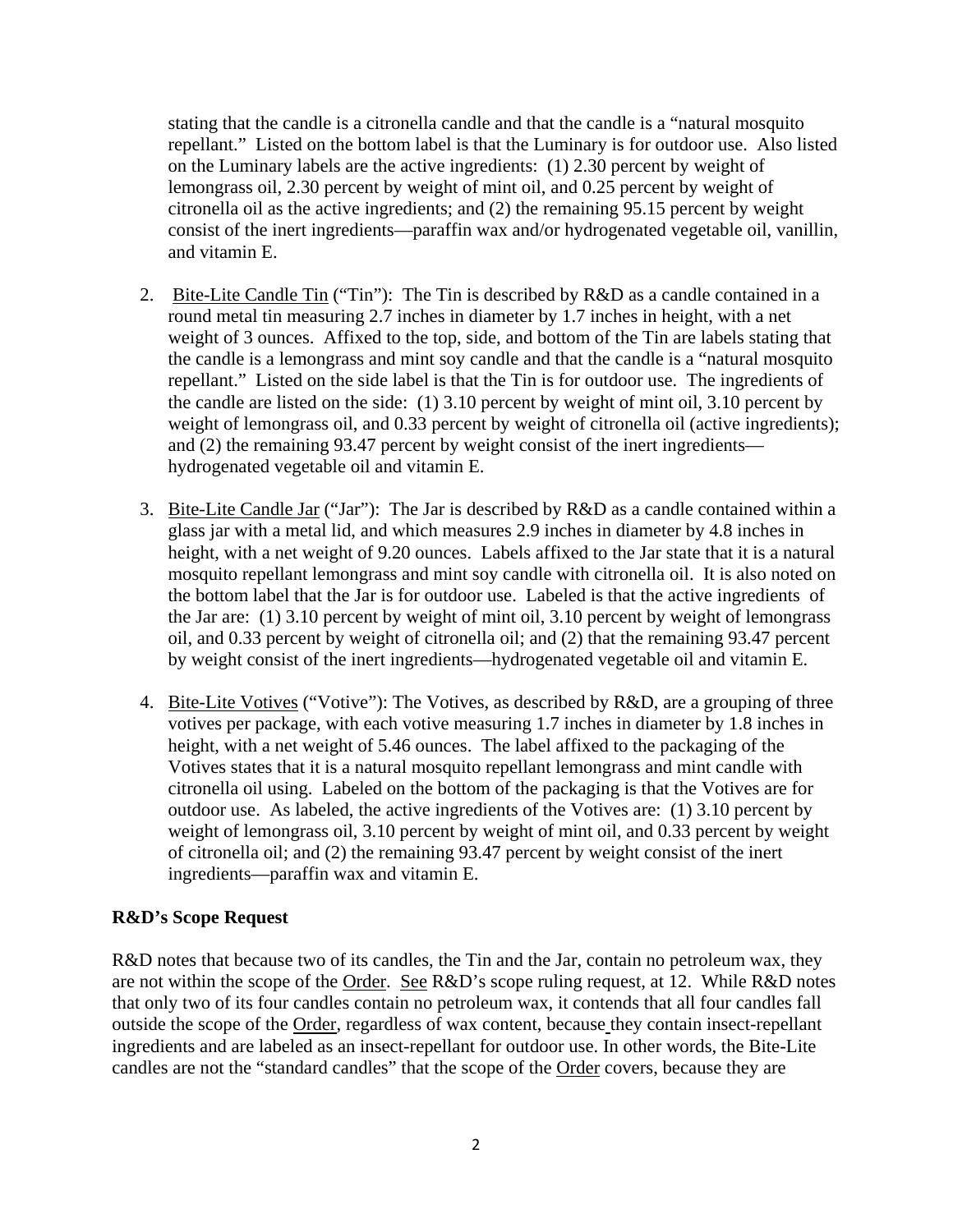"purchased with an expectation for repelling insects outdoors, and are labeled as such for channels of trade." See R&D's scope ruling request, at 2-4.

To support its argument, R&D cites a scope ruling where it claims the Department found a similar candle outside the scope of the Order because it served as an insect repellent, was intended for outdoor use, and was for purposes other than providing lighting or decoration. See Recommendation Memo – Scope Inquiry on Petroleum Wax Candles from the People's Republic of China (A-570-504) (Sept. 3, 1991) ("Fabri-centers Ruling"). R&D continues that the Department found the candles of the Fabri-centers Ruling were outside of the scope of the Order under the premise that the presence of citronella oil, a known insect repellant, affected the candles' physical characteristics, ultimate use, expectations of the ultimate purchaser, and the channels of trade in which they were sold. R&D contends that as such, the Department found in the Fabri-Centers ruling that the presence of citronella oil resulted in the candles being marketed by retailers as insect-repellant candles for outdoor use only, and in being purchased by consumers for insect repellant purposes. R&D continues that a citronella candle in the Target<sup>[2](#page-2-0)</sup> Ruling was found outside of the scope for identical reasons.

To further bolster its argument, R&D discusses the Lamplight<sup>[3](#page-2-1)</sup> Ruling, in which the Department found that a candle containing two percent lemongrass oil was outside the scope not only for the same reasons as in Fabri-centers and Target Rulings, but also because the labels explicitly listed the candle's insect-repellant properties, and the requestor provided a laboratory report on the efficacy of lemongrass oil as an insect repellant.

### **Legal Framework**

The regulations governing the Department's antidumping scope determinations are found at 19 CFR 351.225. On matters concerning the scope of an antidumping duty order, the Department first examines the descriptions of the merchandise contained in the petition, the initial investigation and the determinations of the Secretary (including prior scope determinations) and the U.S. International Trade Commission ("ITC"). This determination may take place with or without a formal inquiry. If the Department determines that these descriptions are dispositive of the matter, the Department will issue a final scope ruling as to whether the subject merchandise is covered by the Order. See 19 CFR  $351.225(k)(1)$ .

Conversely, where the descriptions of the merchandise are not dispositive, the Department will consider the five additional factors set forth at 19 CFR  $351.225(k)(2)$ . These criteria are: (1) the physical characteristics of the merchandise; (2) the expectations of the ultimate purchasers; (3) the ultimate use of the product; (4) the channels of trade in which the product is sold; and (5) the manner in which the product is advertised and displayed. The determination as to which analytical framework is most appropriate in any given scope inquiry is made on a case-by-case basis after consideration of all evidence before the Department.

<span id="page-2-0"></span> $2$  See Final Affirmative Scope Ruling, Antidumping Duty Order on Petroleum Wax Candles from the People's Republic of China (A-570-504); Target Stores, A Division of Dayton-Hudson (December 15, 1998) ("Target Ruling")

<span id="page-2-1"></span> $3$  See Final Scope Ruling, Lamplight Farms, Inc.'s Tiki Mosquito Candle with the Power of Black Flag (December 13, 2007) ("Lamplight Ruling").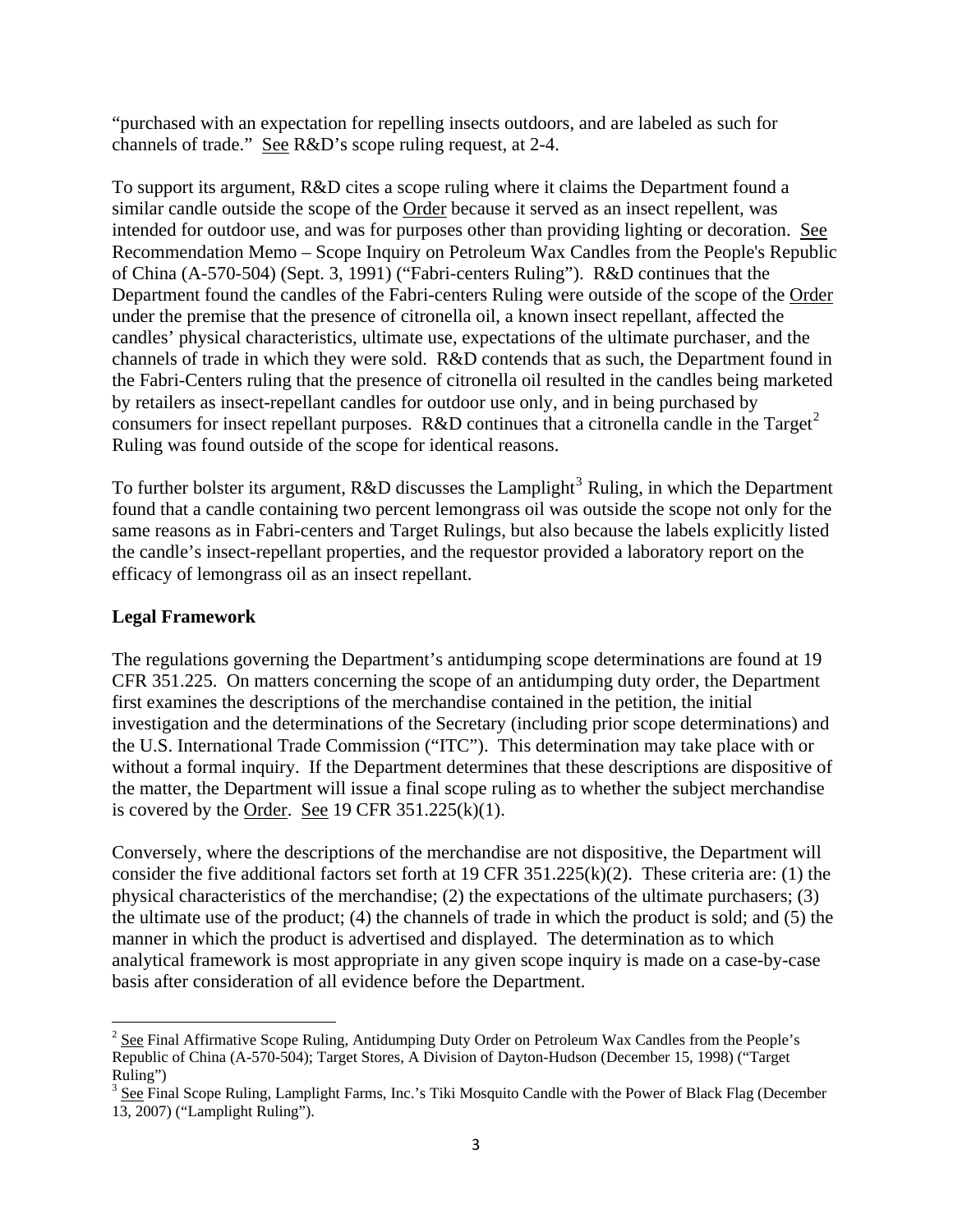In this case, the Department has evaluated R&D's request in accordance with 19 CFR  $351.225(k)(1)$  and finds that the descriptions of the products contained in the petition, the initial investigation, and the determinations of the Secretary (including prior scope determinations) and the ITC are dispositive with respect to R&D's Bite-Lite candles.<sup>[4](#page-3-0)</sup> Therefore, for these candles, the Department finds it unnecessary to consider the additional factors set forth at 19 CFR  $351.225(k)(2)$ .

Documents and parts thereof from the underlying investigation that the Department deemed relevant to this scope ruling were made part of the record of this determination and are referenced herein. Documents that neither the Department nor the parties placed on the record do not constitute part of the administrative record for this scope determination.

In its September 4, 1985 petition, the NCA requested that the investigation cover:

{c}andles {which} are made from petroleum wax and contain fiber or paper-cored wicks. They are sold in the following shapes: tapers, spirals, and straight-sided dinner candles; rounds, columns, pillars; votives; and various wax-filled containers. These candles may be scented or unscented . . . and are generally used by retail consumers in the home or yard for decorative or lighting purposes.

See Antidumping Petition (September 4, 1985), at 7.

The Department defined the scope of the investigation in its notice of initiation. This scope language carried forward without change through the preliminary and final determinations of sales at less than fair value and the eventual antidumping duty order:

{c}ertain scented or unscented petroleum wax candles made from petroleum wax and having fiber or paper-cored wicks. They are sold in the following shapes: tapers, spirals, and straight-sided dinner candles; rounds, columns, pillars, votives; and various wax-filled containers.

See Petroleum Wax Candles from the People's Republic of China: Initiation of Antidumping Duty Investigation, 50 FR 39743 (September 30, 1985); Petroleum Wax Candles from the People's Republic of China: Preliminary Determination of Sales at Less Than Fair Value, 51 FR 6016 (February 19, 1986); Petroleum Wax Candles from the People's Republic of China: Final Determination of Sales at Less Than Fair Value, 51 FR 25085 (July 10, 1986); and Order.

<span id="page-3-0"></span><sup>&</sup>lt;sup>4</sup> The Department also notes that this product will not be impacted by our on-going scope proceeding addressing our treatment of novelty candles and candle shapes under the Order. See Petroleum Wax Candles from the PRC: Preliminary Results of Request for Comments on the Scope of the Petroleum Wax Candles from PRC Antidumping Duty Order, 75 FR 49475 (Aug. 13, 2010).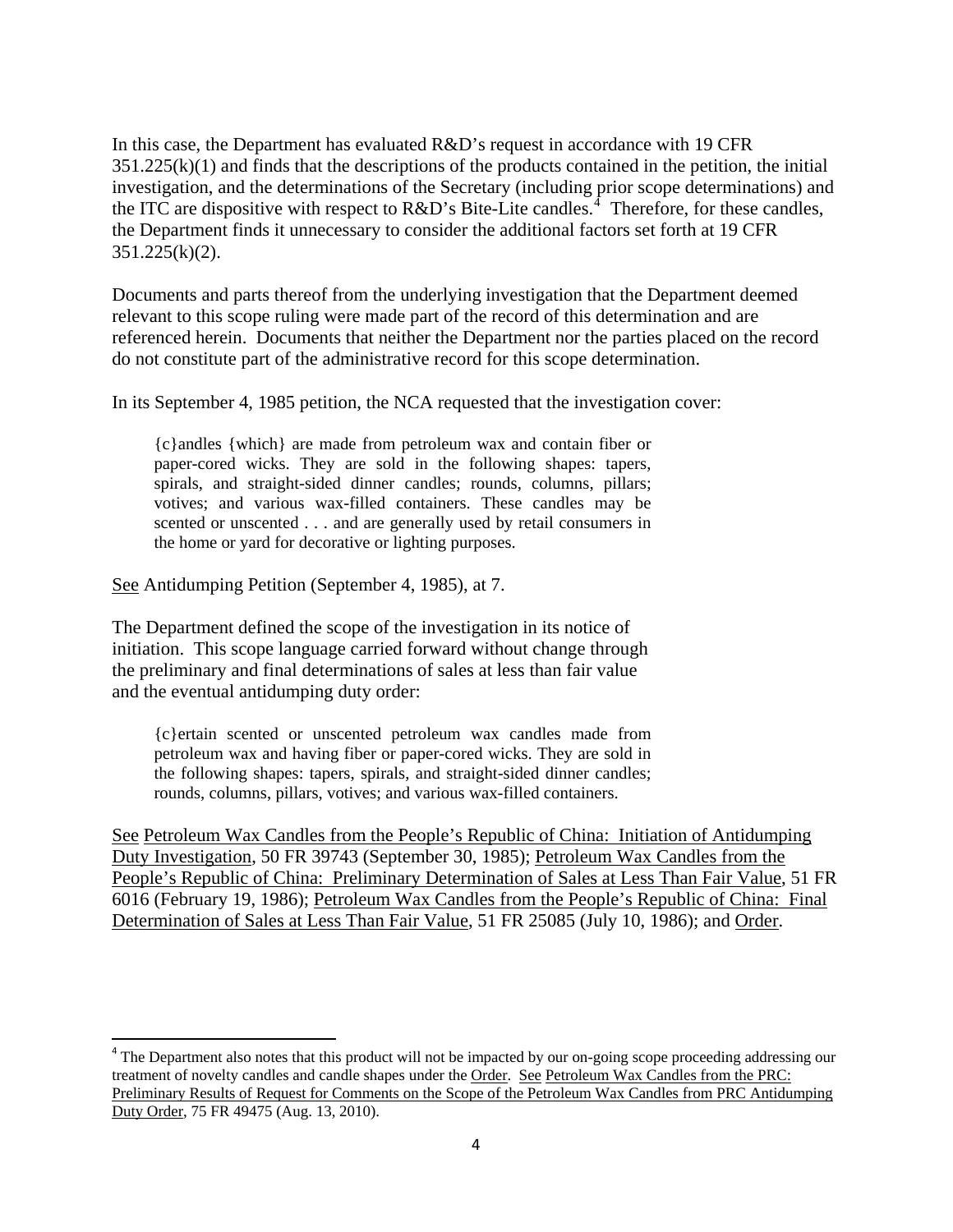In the 2006 LDM Anticircumvention Determination, the Department found that a mixed-wax candle<sup>[5](#page-4-0)</sup> containing any amount of petroleum was subject to the Order (unless the candle contains 50 percent or more of beeswax). See Later–Developed Merchandise Anticircumvention Inquiry of the Antidumping Duty Order on Petroleum Wax Candles from the People's Republic of China: Affirmative Final Determination of Circumvention of the Antidumping Duty Order, 71 FR 59075 (October 6, 2006) ("LDM Anticircumvention Determination").

# **Analysis**

With respect to this request, we find that, for the reasons outlined below,  $R&D$ 's four insect repellant candles are outside the scope of the Order in accordance with section 351.225(k)(1) of the Department's regulations, because the descriptions of the products contained in the petition, the initial investigation, final determinations of the Secretary (including prior scope rulings), and the Order are dispositive. Therefore, for these candles, the Department finds it unnecessary to consider the additional factors set forth in 19 CFR 351.225(k)(2).

We note that because two of R&D's candles, the Tin and the Jar, contain no petroleum wax, they are not petroleum wax candles and, thus, are outside the scope of the Order. As such, an analysis of insect repellant properties of the Tin and Jar is unnecessary. With regard to the other two candles in question, the Luminary and the Votive, we note that the Department has referred to the insect repellant properties of certain oils, including citronella oil in previous scope rulings. Specifically, under a k(2) analysis, the Department found the candles in the Fabri-Centers Ruling to be insect repellant candles, and therefore outside the scope of the Order because:

"The record indicates that the presence of citronella oil, a known insect repellant, in the candles affects the physical characteristics, ultimate use, expectations of the ultimate purchaser, and the channels of trade in which the candles are sold. The presence of citronella oil results in the candles' use as an insect repellant."

In subsequent scope rulings, the Department has found that citronella candles are outside the scope of the Order because they have the function of repelling outdoor insects. See, e.g., Lamplight Ruling. Additionally in the Lamplight Ruling, which was conducted under a  $(k)(1)$ analysis, the Department found that lemongrass oil has the same insect repellant qualities as citronella oil in candles.

Here, as in those cases, record evidence demonstrates that R&D's two petroleum wax Bite-Lite candles possess the same characteristics, namely the presence of citronella and lemongrass oils, as those candles found outside of the Order in the Fabri-Centers and Lamplight Rulings. Thus, the same reasoning in those cases applies in this case.

<span id="page-4-0"></span><sup>&</sup>lt;sup>5</sup> Mixed-wax candles are those that contain a mixture of petroleum and other types of wax, such as vegetable-based wax.